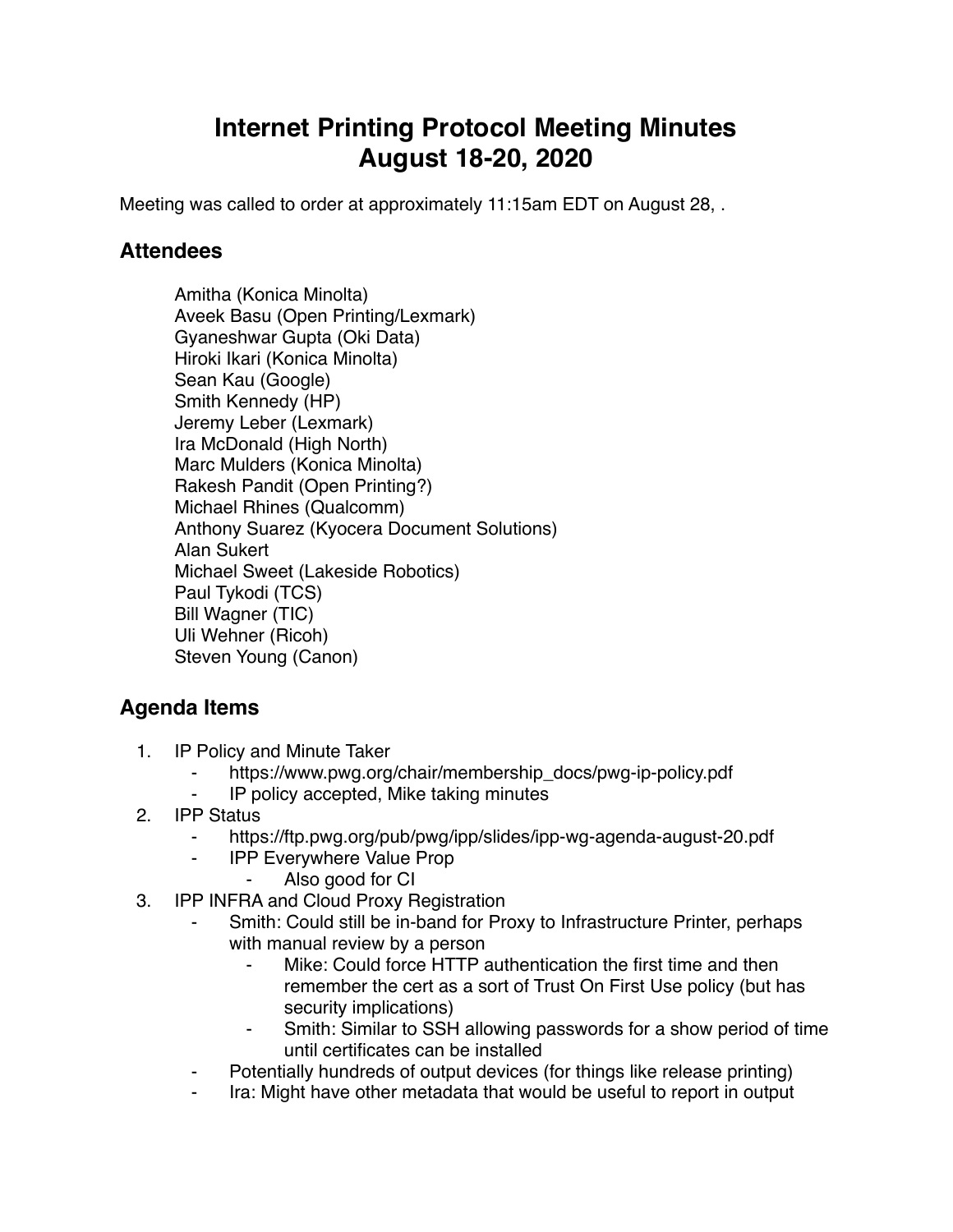device collection

- Need to make sure that definition of "output-device-database" has the same number of values and Ith value stuff
- 4. Job Accounting with IPP v1.0
	- https://ftp.pwg.org/pub/pwg/ipp/wd/wd-ippaccounting10-20200817-rev.pdf
	- Section 4.7:
		- ⁃ Talk about user identity information is carried with any jobs that are created and retained just as for a normal End User's print jobs
		- The access is temporary, but accounting information retention is the same as for any user or job
	- Next status: Stable, move to IPP WG Last Call
	- ⁃ Action: Mike to publish stable draft of Job Accounting and start two-week IPP WG Last Call
- 5. IPP Everywhere Value Proposition
	- Action: Smith to post Github issue against ippeveselfcert to support CI usage (DONE)
	- ⁃ Mike: Important to note that IPP Everywhere makes direct printing from Chrome OS possible
	- Need to effectively communicate the technical benefits of IPP Everywhere; marketing/business issues are the domain of the various members
	- For end-users, IPP Everywhere awareness only needs to extend as far as "this will work with my computer", but they don't know why and it doesn't get "badged" like it would for AirPrint or Mopria printers might (no "I've found an IPP Everywhere printer, do you want to use it" kinds of messaging)
	- Marc: Might have an opportunity to market IPP Everywhere as the replacement for Google Cloud Print?
		- Smith: Will investigate this idea further in the steering committee
		- Ira: Can also use Anne Price for the marketing side of things...
		- Smith: Can we add something to CUPS or the Linux GUIs?
			- Mike: Already add "- IPP Everywhere" to the end of the make and mode on the CUPS side of things
	- Michael: Like the idea of adding fuzzing/security testing
	- Smith: What about IPP Privacy Attributes?
		- Mike: They were added in 1.1 as recommended, along with a bunch of other things
	- Summary/Highlights:
		- ⁃ Market IPP Everywhere as a replacement for Google Cloud Print for ChromeOS
		- Market IPP Everywhere as a development/QA tool
		- Market IPP Everywhere 1.1 for its enhanced focus on security/ privacy
			- Investigate adding fuzzing/security testing to tools
- 6. IPP Encrypted Jobs and Documents v1.0
	- https://ftp.pwg.org/pub/pwg/ipp/wd/wd-ipptrustnoone10-20200128.pdf
	- HP is working on prototyping this specification
	- ⁃ 3MF has done an encrypted container for their format as well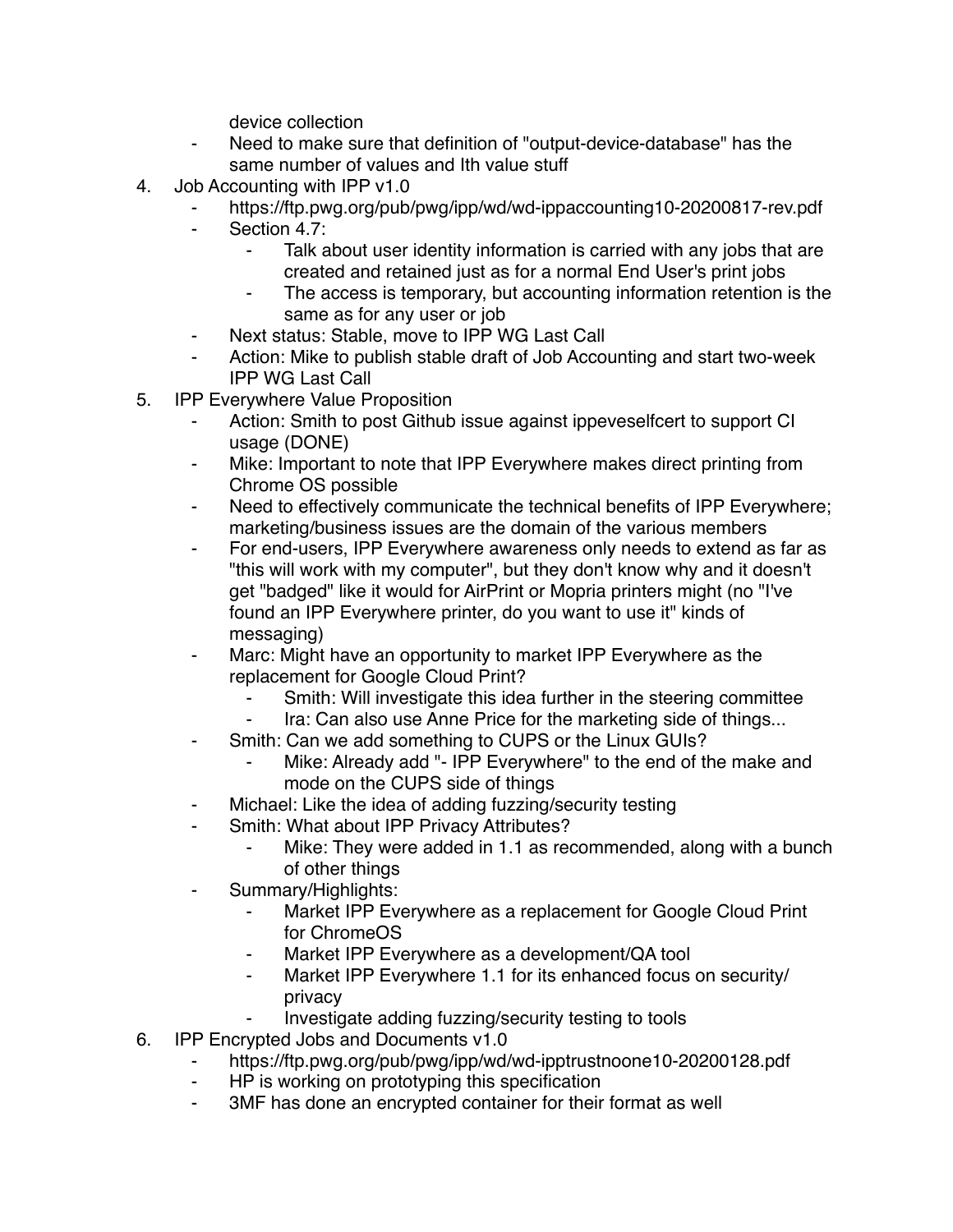- https://github.com/3MFConsortium/spec\_slice/releases/download/ 1.0.2/3MF\_Slice\_Extension\_v1\_0\_2.pdf
- 7. IPP Enterprise Printing Extensions v2.0
	- ⁃ https://ftp.pwg.org/pub/pwg/ipp/wd/wd-ippepx20-20200815-rev.pdf
	- ⁃ Global: Rename "Control Console" to "Console"
	- Section 2.2:
		- ⁃ Look up reference for Console (certainly RFC 3805, maybe others?)
		- Use STD92 for Administrator and Operator
		- "Password Release Job": A Job that has a permanently attached password. ... the new copy preserves the original password to preserve the authorization requirement.
		- ⁃ "PIN Printing": A Password Release Job that uses a numerical password ("PIN").
	- Section 4.1:
		- ⁃ "An IPP Client uses the Job Release feature to request ..."
		- ⁃ "A Client can request Job Release by including ..."
	- Section 4.2:
		- "An IPP Client uses the Job Storage feature to request ..."
		- ⁃ Move xxx-supported into second paragraph (like in 4.1)
		- "A Client can request Job Storage by supplying ..."
	- Section 4.2.1:
		- ⁃ "Stored Jobs"
		- Lines 610-511: "which is longer than ..."
	- Section 4.2.2:
		- ⁃ "Find and Evaluate a Stored Job"
	- Section 4.2.3:
		- ⁃ "Print a Stored Job"
		- "to print a copy"
		- ⁃ "Stored Job" (not "Saved Job")
		- ⁃ "direct interaction with the Console"
		- ⁃ Lines 594-595:
			- "An End User can request the Printer to print a Stored Job using its Console."
		- ⁃ Line 596-597: Drop everything after "out of scope of this document."
	- Section 4.3:
		- Rewrite first sentence.
		- ⁃ "most authenticated user"
		- Reword so that the Client requests printer attributes filtered by most authenticated user. Focus on difference from Get-Printer-Attributes is that GPA cannot be authenticated but GUPA \*can\* be authenticated.
	- Section 4.4:
		- ⁃ "Job Proof"
	- Section 4.4.x:
		- Rewrite first sentences to match the other 4.x sections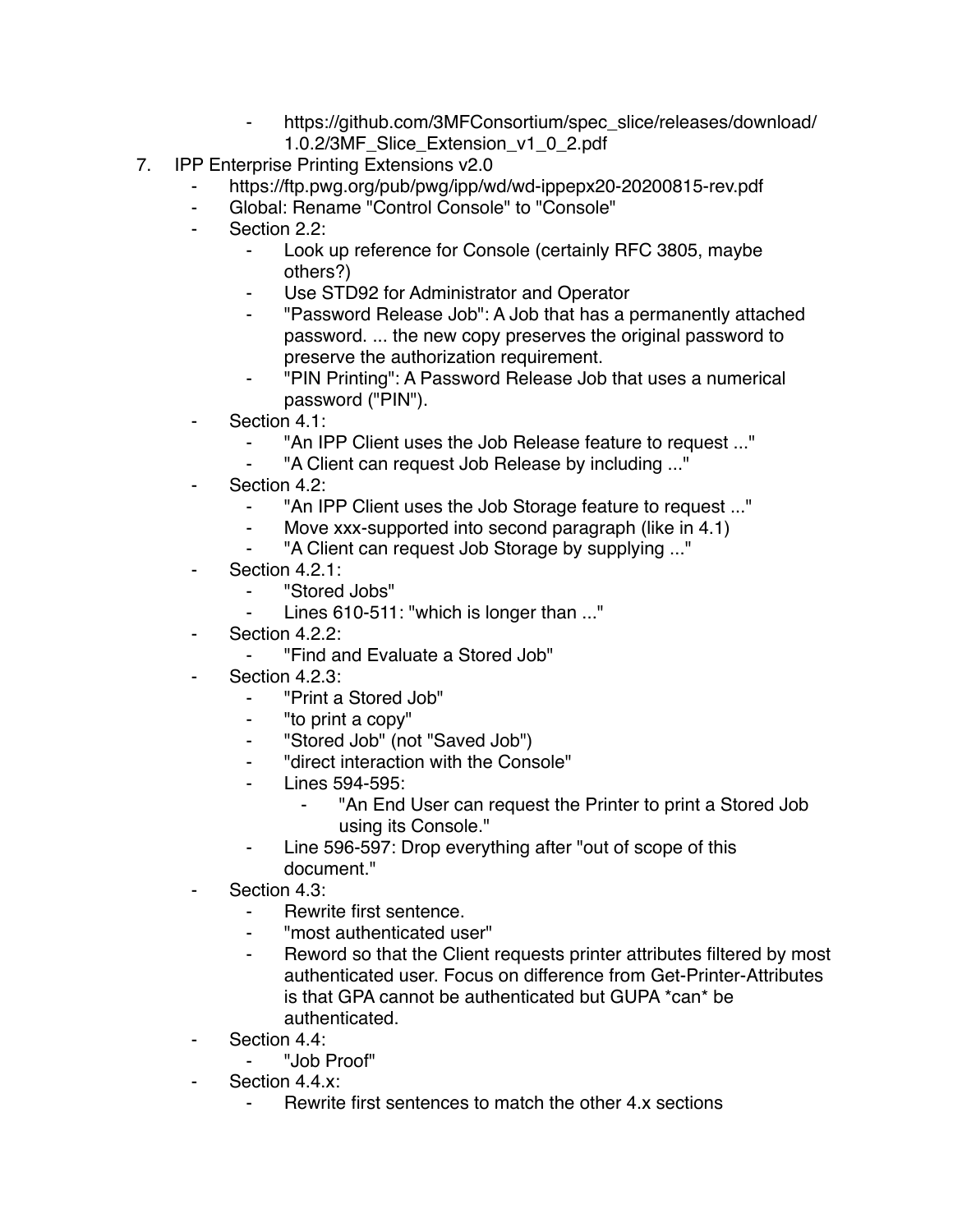- Just talk about what the features are, don't compare \*except\* to say why Job Proof Print is DEPRECATED
- Section 6.2.4:
	- Line 858: "the Printer produces"
	- ⁃ Line 864: "Once the Proof Copies have been produced, the Printer suspends the Job by moving it into the 'processing-stopped' state.
	- Then say the job returns to the 'processing' state when approved.
	- Move all talk of "copies" attribute and total copies to its own paragraph.
	- ⁃ "The Client MUST specify a value for the "proof-copies" attribute that is less than the value for the "copies" attribute."
- ⁃ Sections 6.3.1, 6.3.2:
	- Drop these; job-password/-encryption are private values to the Job object
- ⁃ Section 14.1:
	- Line 1776: DEPRECATED (all caps)
- Will resume at section 6 for the next review.
- Pushing schedule to Q1 2021 for prototype draft.
- 8. IPP Production Printing Extensions v2.0
	- https://ftp.pwg.org/pub/pwg/ipp/wd/wd-ippppx20-20200817-rev.pdf
	- ⁃ Discussion concerning page scaling/positioning and sheet/roll-fed printing issues
		- ⁃ https://ftp.pwg.org/pub/pwg/ipp/slides/IPP-Input-Pages-Media-Sheets-and-Output-with-Cut-and-Roll-Media.pdf
		- Output Page is roughly equivalent to a Media Sheet
		- Printer status (printer-input-tray/printer-output-tray record location/ count of sheets)
		- ⁃ Counters (job-media-sheets-completed[-col] and printer-mediasheets-completed[-col]) record processed output (and what was marked on them)
		- ipp-attribute-fidelity can also influence scaling
		- ⁃ "print-scaling"='auto' and 'auto-fit' don't scale up, 'fit' and 'fill' will scale up
		- Makes sense to offer some positioning control in production environment
		- For roll fed media, 'iso a4 210x297mm' would allow the printer to choose short (portrait) or long (landscape) edge output (using only 210mm or 297mm of the roll), while "roll\_name\_24x11.69in" would specify the full roll width and have the input pages imposed just as for a sheet
		- Instead of "roll-media-sheet-xxx" attributes use standard "imposition-template" values:
			- ⁃ "position\_H\_V" for automatic rotation, "position\_H\_V\_R" for specific rotation (0, 90, 180, 270 counter-clockwise)
			- $H = left$ , center, right
			- $V = top$ , middle, bottom
		- What are the expectations for roll-fed printers WRT what sizes to report?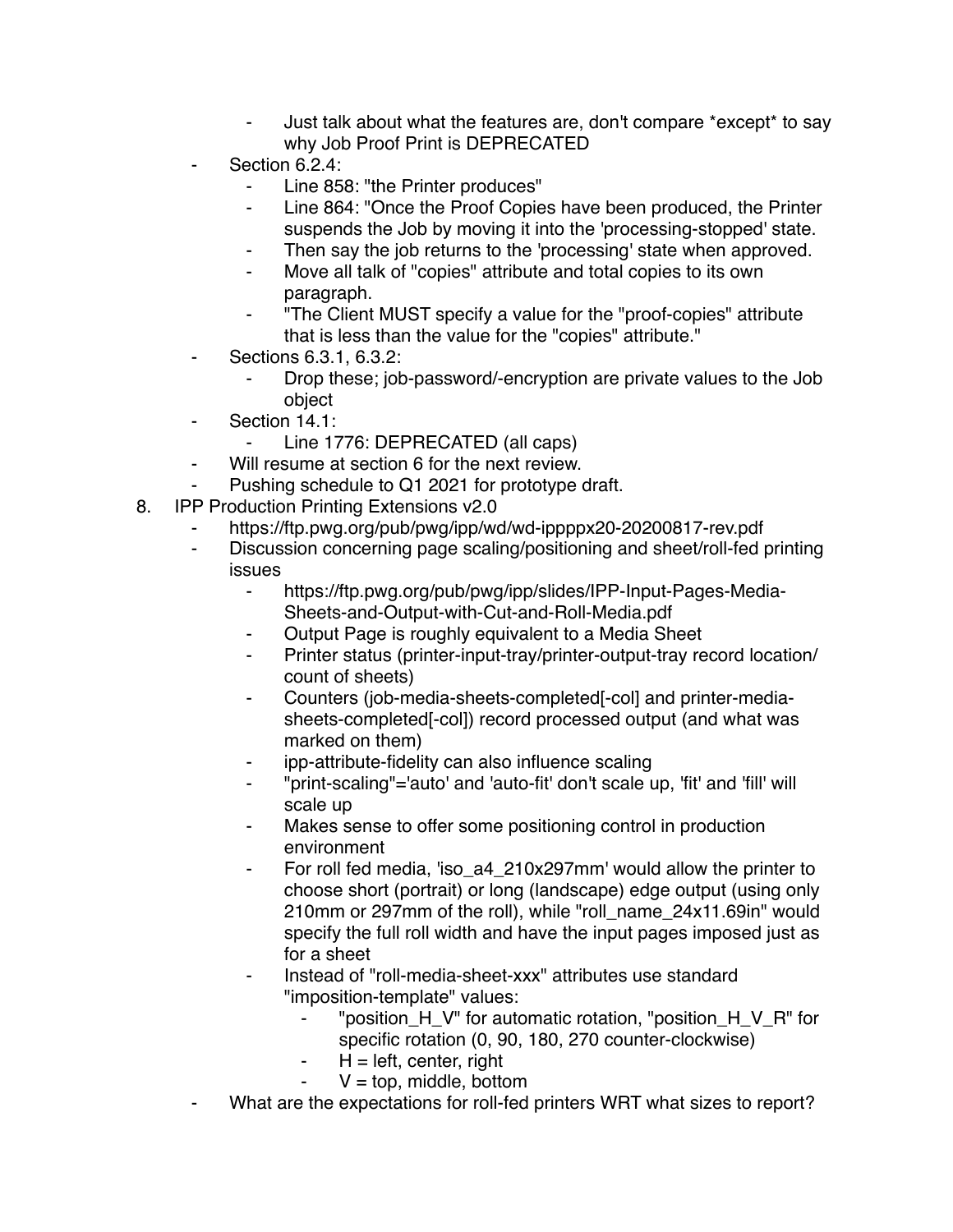- Some certification programs provide a list of standard sizes that must be reported (i.e. A0 and E for 36" roll printers)
- Maybe also talk about mapping those sizes to a roll (and autorotation)?
- Mike: Need to be careful about limiting roll content to production lots of small consumer inkjets support rolls, as well as label printers, etc.
- Jeremy: Probably better to be in a best practice document or implementor's guide
- What about size of media-col-database?
	- Can optimize by omitting member attributes that can have any value, e.g. all media-type values are allowed for a given size
- Mike will post updated draft with proposed "imposition-template" keywords
- 9. IPP Driverless Printing Extensions v2.0
	- https://ftp.pwg.org/pub/pwg/ipp/wd/wd-ippnodriver20-20200204-rev.pdf
	- ⁃ "print-quality-col (collection)":
		- ⁃ https://github.com/istopwg/ippsample/wiki/IPP-Print-Quality-**Discussion**
		- Might order print-quality-database values by percent then by localized name; can't guarantee ordering for two qualities with the same percent
		- ⁃ print-quality-attributes-supported/hints-supported probably a nonstarter - no Client implements UI based on a printer's list of attributes (no in the 15 years we've had job-creation-attributessupported)
		- Much easier to get Clients to support scoped functionality jobpresets, finishing-template, and now print-quality-template
		- print-quality-col customization (either site-specific print-qualitytemplate or custom print-quality-col values) is possible, just list finishings-col
		- Jeremy: Can custom member attributes be constrained (i.e. no nested collections)?
			- Smith: Had some of these in prior proposals/drafts WRT print-quality-hints-supported to limit what kinds of attributes need to be supported by generic UI
- 10. 3D HCD Protection Profile
	- INCITS asked about standard for security certification for 3D printers
		- Paul asked Alan and Ira about this, could 2D HCD PP be adapted? Yes, could define PP module for 3D printers
		- ⁃ ISO 15408-1:2009 standard for security protection profiles https://www.iso.org/standard/50341.html
		- ⁃ Need to define threats for 2D and 3D, compare to see what the commonality is
		- ⁃ Smith: Is there overlap between 2D and 3D printing countries?
			- HCD iTC sponsored by Japan and Korea
			- 28 countries involved in iTC, don't know what each country will say (position statements) about 3D printers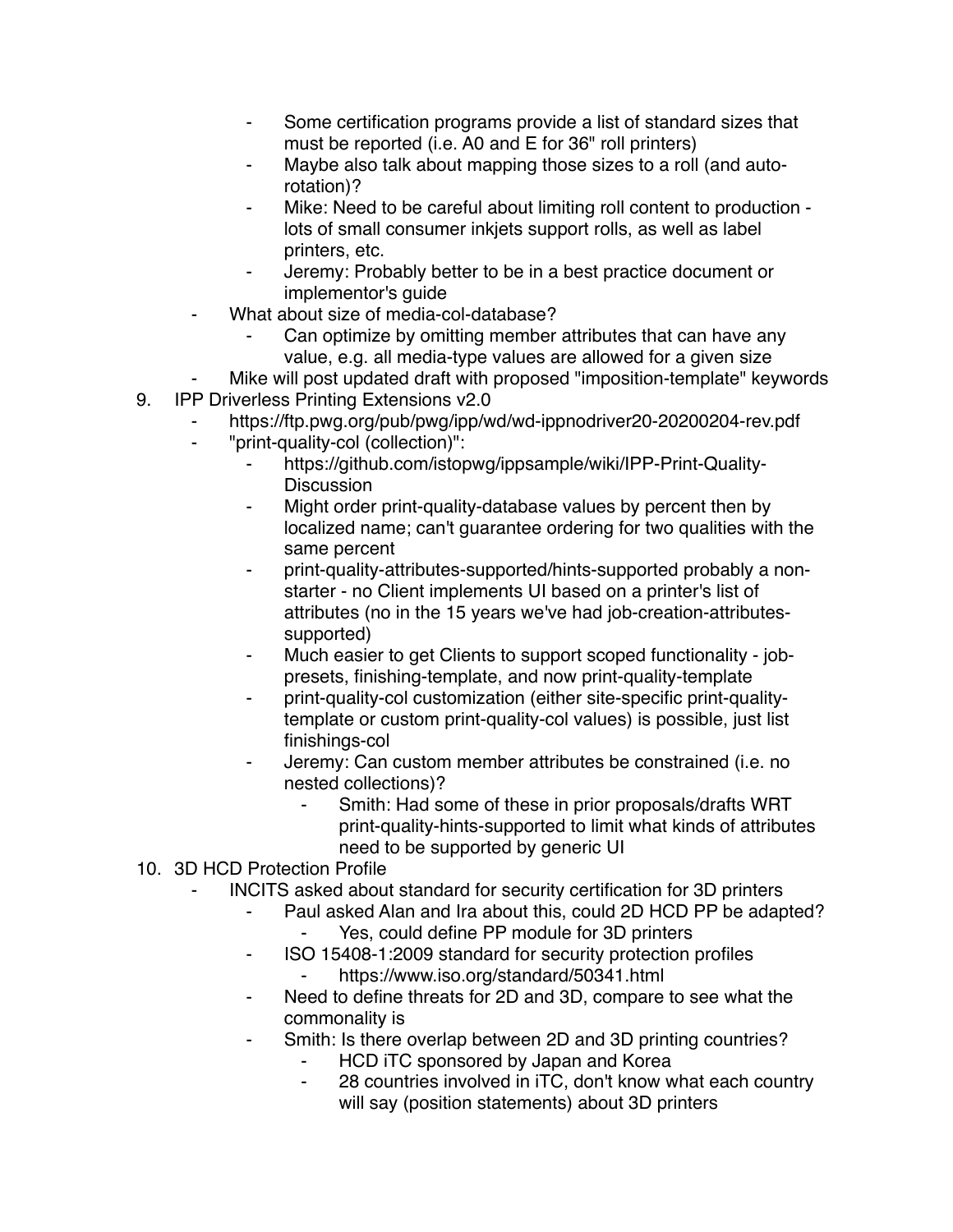- Won't know until we get responses from each country
- Bill: Will this happen after or concurrently with 2D PP, and would it interfere?
	- ⁃ Alan: Won't interfere, maybe concurrently but definitely separate from 2D
- Ira: Current list of 3D Printer manufacturers:
- https://en.wikipedia.org/wiki/List\_of\_3D\_printer\_manufacturers
- 11. PDF standardization
	- PDF/E is now deprecated, now just use PDF 2.0 with 3D content embedded
	- Concern is that not all PDF consumers will handle the 3D content properly Important to protect metadata in PDF files so that it is not lost
	- ⁃ Still not sure how PDF and IPP will interact in the end use IPP just as transport, or as part of whole workflow?
	- Also, PDF 2.0 container now allows arbitrary kinds of 3D objects that's how STEP-NC has been added
- 12. IPP 3D:
	- Smith: Don't have any printers in the wild doing IPP  $3D + 3MF$ 
		- Will having a certification process for IPP 3D be useful?
		- ⁃ What about a Client application to work with the ippserver support for 3D printers?
			- ⁃ Mike: Certainly could, but not sure the larger standards orgs or vendors would pay attention/notice
	- Paul: Are there ways for us to encourage 3MF + PWG 3D Job Ticket, including support for layers
		- Maybe the 3MF can ask their membership if they are interested in a proof-of-concept project showing end-to-end printing working with 3MF and IPP?
		- Now that 3MF is part of the Linux Foundation we might be able to get something going
	- Bill: A lot of confusion over what a "printer" is in the 3D space...
- 13. Next steps:
	- Push EPX to Q1 2021
	- Push DRIVERLESS to Q2 2021
	- ⁃ Stable draft of Job Accounting with IPP v1.0 coming next
	- Discuss new imposition-template values for PPX
	- ⁃ Bill: What are the plans for IPP 2.0/2.1/2.2 spec?
		- ⁃ Ira: In 2021 we plan to update this spec to point to the new EPX and PPX
		- ⁃ Mike: It will be "interesting" probably focus on the major version, point to historical relation of 2.1 to EPX and 2.2 to DOCOBJECT+PPX
		- Ira: Can include some history in the updates to explain the transition away from explicit version numbers, but retain them for compatibility reasons